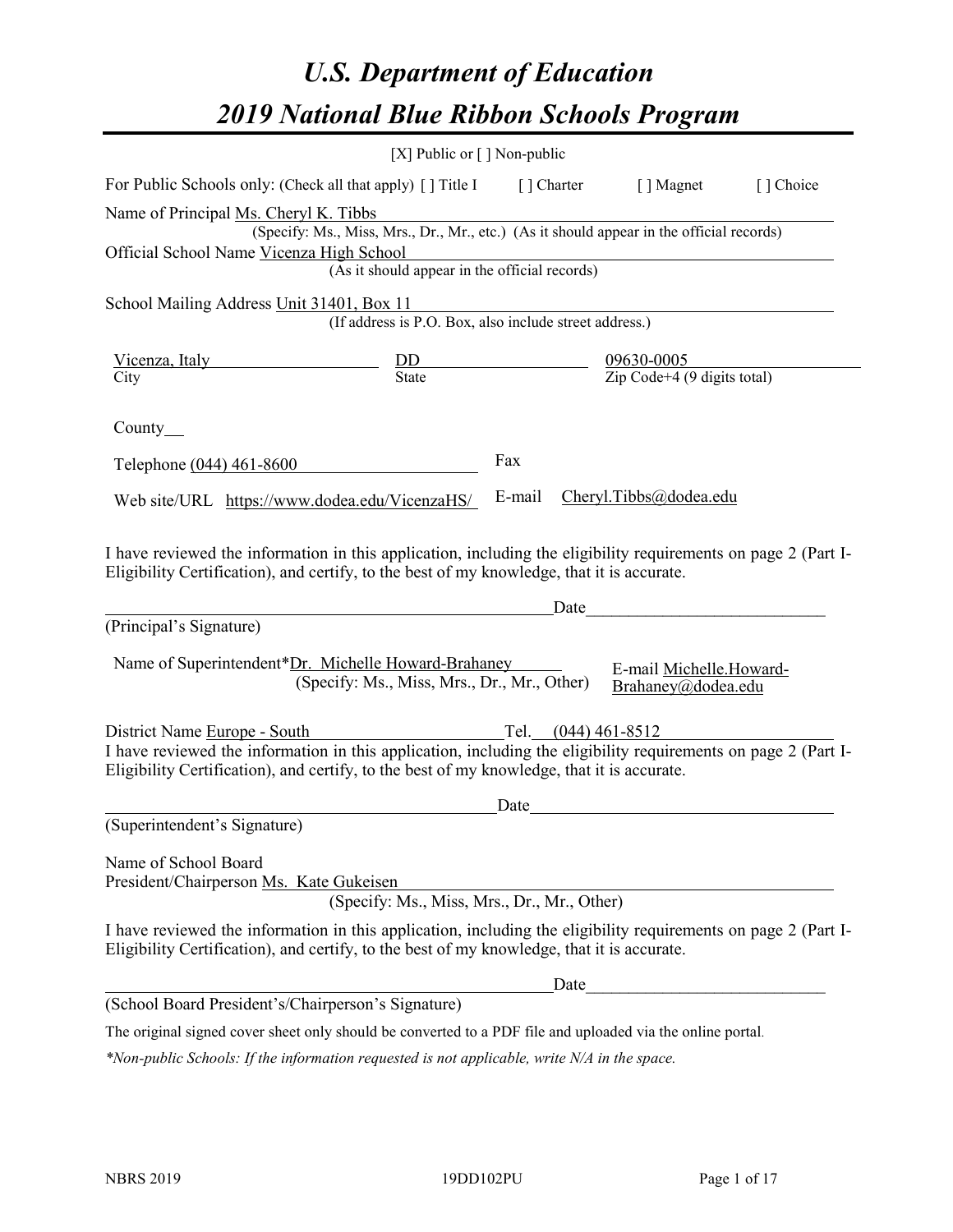The signatures on the first page of this application (cover page) certify that each of the statements below, concerning the school's eligibility and compliance with U.S. Department of Education and National Blue Ribbon Schools requirements, are true and correct.

1. All nominated public schools must meet the state's performance targets in reading (or English language arts) and mathematics and other academic indicators (i.e., attendance rate and graduation rate), for the all students group, including having participation rates of at least 95 percent using the most recent accountability results available for nomination.

2. To meet final eligibility, all nominated public schools must be certified by states prior to September 2019 in order to meet all eligibility requirements. Any status appeals must be resolved at least two weeks before the awards ceremony for the school to receive the award.

3. The school configuration includes one or more of grades K-12. Schools on the same campus with one principal, even a K-12 school, must apply as an entire school.

4. The school has been in existence for five full years, that is, from at least September 2013 and each tested grade must have been part of the school for the past three years.

5. The nominated school has not received the National Blue Ribbon Schools award in the past five years: 2014, 2015, 2016, 2017, or 2018.

6. The nominated school has no history of testing irregularities, nor have charges of irregularities been brought against the school at the time of nomination. If irregularities are later discovered and proven by the state, the U.S. Department of Education reserves the right to disqualify a school's application and/or rescind a school's award.

7. The nominated school has not been identified by the state as "persistently dangerous" within the last two years.

8. The nominated school or district is not refusing Office of Civil Rights (OCR) access to information necessary to investigate a civil rights complaint or to conduct a district-wide compliance review.

9. The OCR has not issued a violation letter of findings to the school district concluding that the nominated school or the district as a whole has violated one or more of the civil rights statutes. A violation letter of findings will not be considered outstanding if OCR has accepted a corrective action plan from the district to remedy the violation.

10. The U.S. Department of Justice does not have a pending suit alleging that the nominated school or the school district, as a whole, has violated one or more of the civil rights statutes or the Constitution's equal protection clause.

11. There are no findings of violations of the Individuals with Disabilities Education Act in a U.S. Department of Education monitoring report that apply to the school or school district in question; or if there are such findings, the state or district has corrected, or agreed to correct, the findings.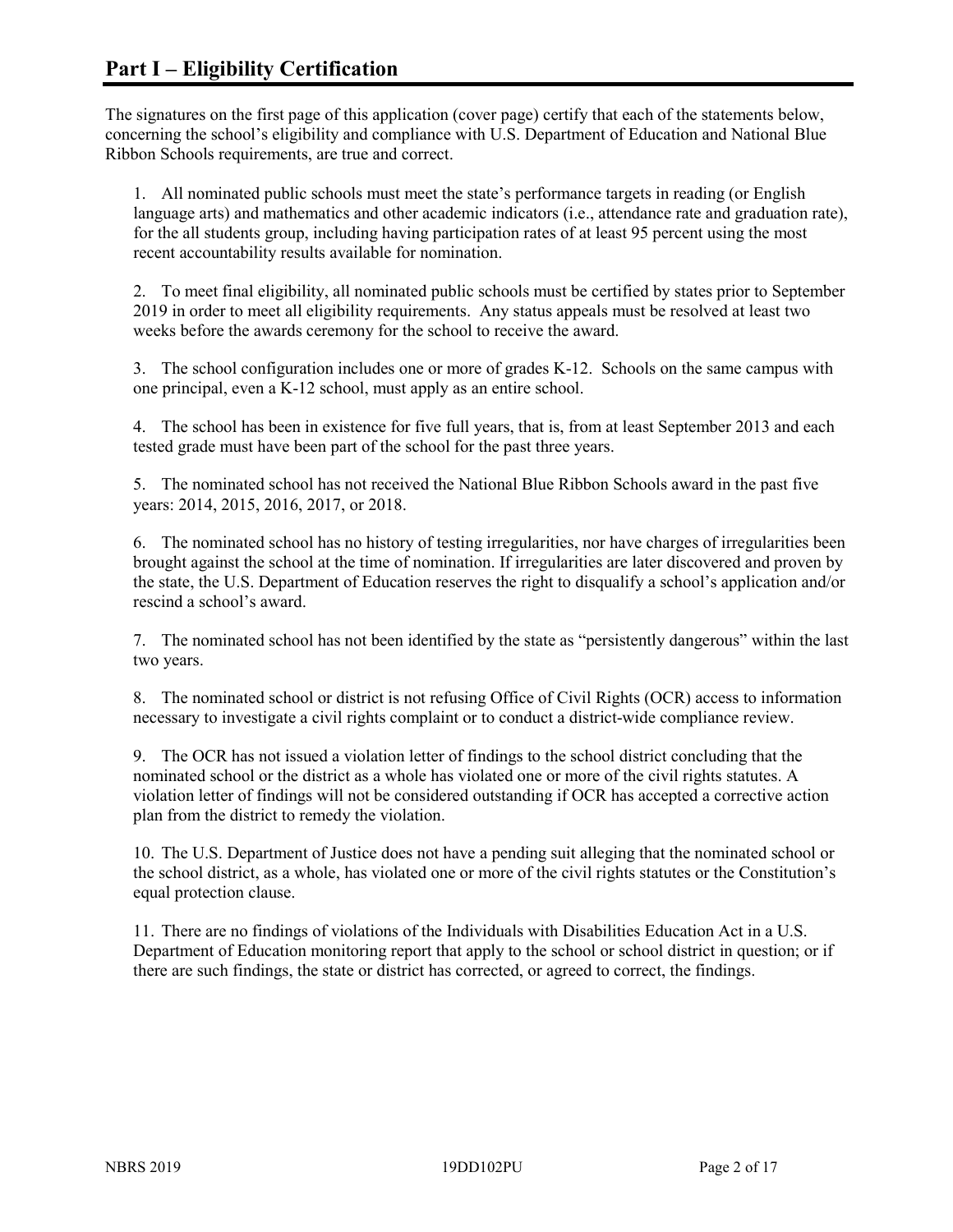#### **Data should be provided for the most recent school year (2018-2019) unless otherwise stated.**

#### **DISTRICT**

1. Number of schools in the district  $\overline{7}$  Elementary schools (includes K-8) (per district designation): 1 Middle/Junior high schools 5 High schools 2 K-12 schools

15 TOTAL

**SCHOOL** (To be completed by all schools)

2. Category that best describes the area where the school is located:

[ ] Urban or large central city [X] Suburban [] Rural or small city/town

3. Number of students as of October 1, 2018 enrolled at each grade level or its equivalent in applying school:

| Grade                           | # of         | # of Females   | <b>Grade Total</b> |
|---------------------------------|--------------|----------------|--------------------|
|                                 | <b>Males</b> |                |                    |
| <b>PreK</b>                     | 0            | $\overline{0}$ | 0                  |
| K                               | 0            | 0              |                    |
| 1                               | 0            | $\theta$       | 0                  |
| $\mathbf{2}$                    | 0            | 0              | 0                  |
| 3                               | 0            | 0              | 0                  |
| 4                               | 0            | $\theta$       | 0                  |
| 5                               | 0            | $\theta$       | 0                  |
| 6                               | 0            | $\theta$       | 0                  |
| 7                               | 0            | $\theta$       | 0                  |
| 8                               | 0            | $\theta$       | 0                  |
| 9                               | 49           | 42             | 91                 |
| 10                              | 35           | 35             | 70                 |
| 11                              | 35           | 42             | 77                 |
| 12 or higher                    | 38           | 29             | 67                 |
| <b>Total</b><br><b>Students</b> | 157          | 148            | 305                |

\*Schools that house PreK programs should count preschool students **only** if the school administration is responsible for the program.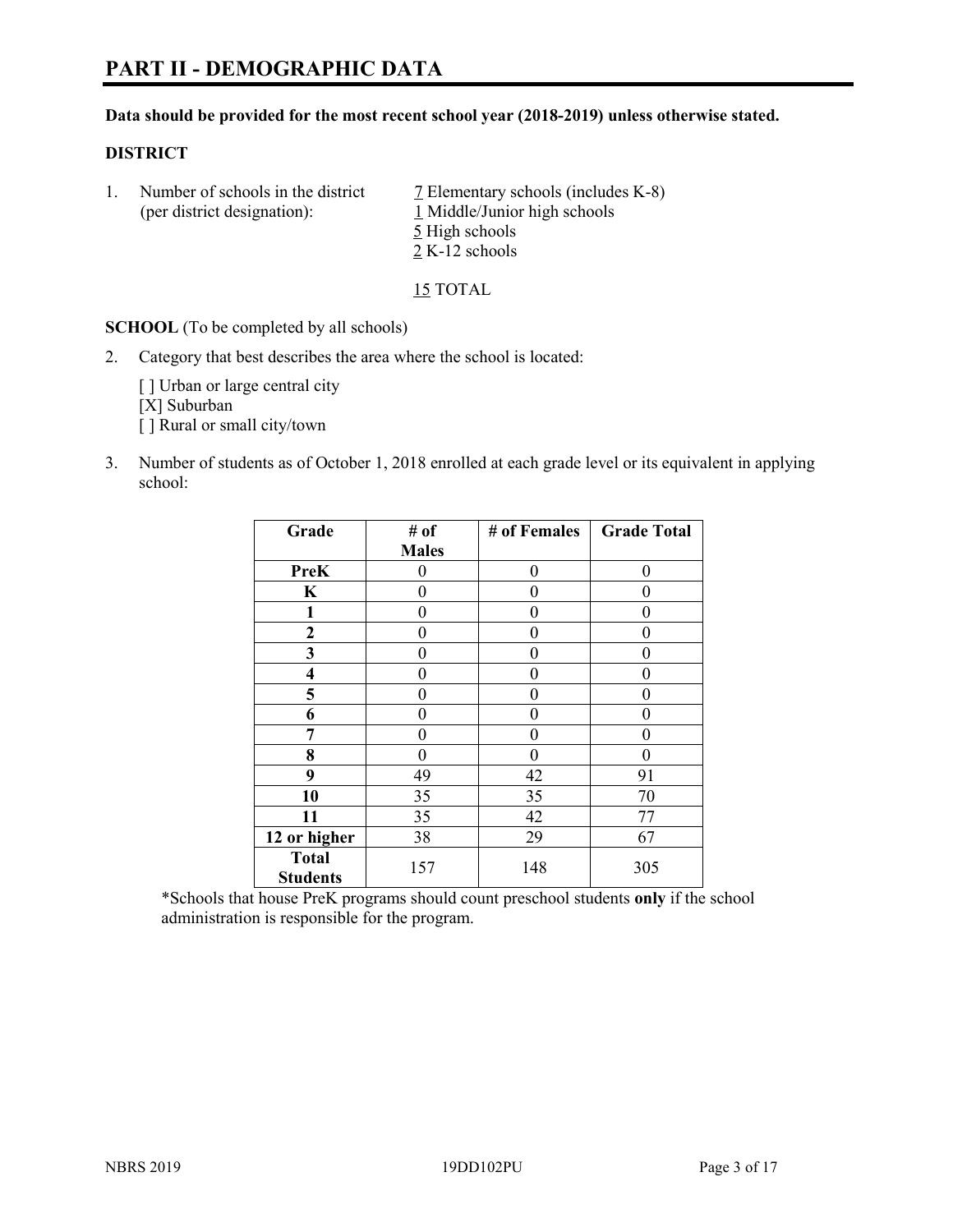4. Racial/ethnic composition of  $1\%$  American Indian or Alaska Native the school (if unknown, estimate): 1 % Asian

13 % Black or African American  $\frac{21}{21}$ % Hispanic or Latino  $\frac{1}{1}$ % Native Hawaiian or Other Pacific Islander 56 % White 7 % Two or more races **100 % Total**

(Only these seven standard categories should be used to report the racial/ethnic composition of your school. The Final Guidance on Maintaining, Collecting, and Reporting Racial and Ethnic Data to the U.S. Department of Education published in the October 19, 2007 *Federal Register* provides definitions for each of the seven categories.)

5. Student turnover, or mobility rate, during the 2017 – 2018 school year: 13%

If the mobility rate is above 15%, please explain.

This rate should be calculated using the grid below. The answer to (6) is the mobility rate.

| <b>Steps For Determining Mobility Rate</b>    | Answer |
|-----------------------------------------------|--------|
| (1) Number of students who transferred to     |        |
| the school after October 1, 2017 until the    | 24     |
| end of the 2017-2018 school year              |        |
| (2) Number of students who transferred        |        |
| from the school after October 1, 2017 until   | 17     |
| the end of the 2017-2018 school year          |        |
| (3) Total of all transferred students [sum of | 41     |
| rows $(1)$ and $(2)$ ]                        |        |
| (4) Total number of students in the school as |        |
| of October 1, 2017                            | 311    |
| $(5)$ Total transferred students in row $(3)$ |        |
| divided by total students in row (4)          | 0.13   |
| $(6)$ Amount in row $(5)$ multiplied by 100   | 13     |

6. English Language Learners (ELL) in the school:  $4\%$ 

13 Total number ELL

Specify each non-English language represented in the school (separate languages by commas): Italian, Spanish, German, Romanian, Russian, French, Thai

7. Students eligible for free/reduced-priced meals: 18% Total number students who qualify: 54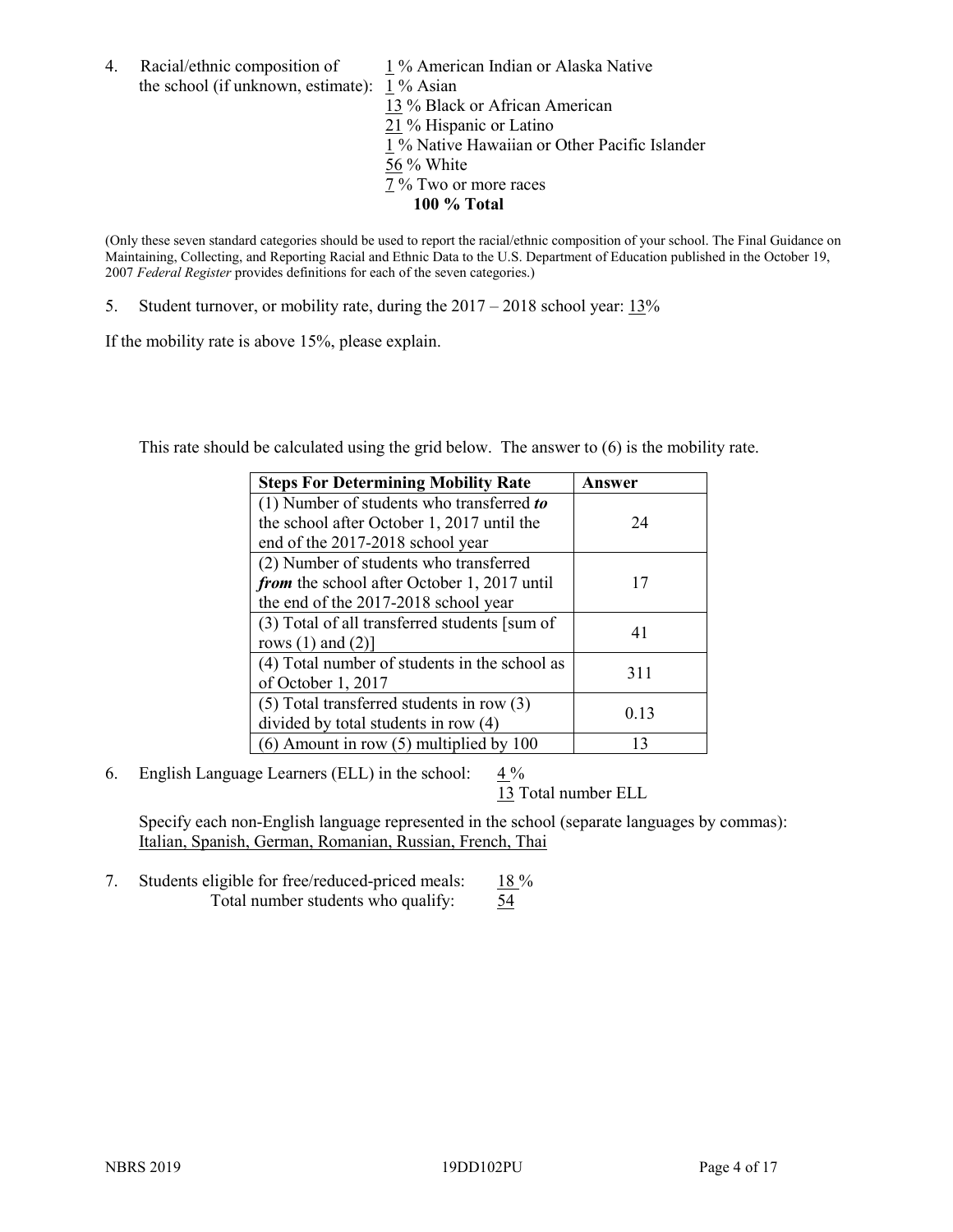39 Total number of students served

Indicate below the number of students with disabilities according to conditions designated in the Individuals with Disabilities Education Act. Do not add additional conditions. It is possible that students may be classified in more than one condition.

| 7 Autism                  | 0 Multiple Disabilities                 |
|---------------------------|-----------------------------------------|
| 0 Deafness                | 0 Orthopedic Impairment                 |
| 0 Deaf-Blindness          | 8 Other Health Impaired                 |
| 0 Developmental Delay     | 19 Specific Learning Disability         |
| 2 Emotional Disturbance   | 0 Speech or Language Impairment         |
| 0 Hearing Impairment      | 1 Traumatic Brain Injury                |
| 2 Intellectual Disability | 0 Visual Impairment Including Blindness |

- 9. Number of years the principal has been in her/his position at this school:  $1$
- 10. Use Full-Time Equivalents (FTEs), rounded to nearest whole numeral, to indicate the number of school staff in each of the categories below:

|                                                                                                                                                                                                                              | <b>Number of Staff</b>      |
|------------------------------------------------------------------------------------------------------------------------------------------------------------------------------------------------------------------------------|-----------------------------|
| Administrators                                                                                                                                                                                                               | $\mathcal{D}_{\mathcal{A}}$ |
| Classroom teachers including those<br>teaching high school specialty<br>subjects, e.g., third grade teacher,<br>history teacher, algebra teacher.                                                                            | 24                          |
| Resource teachers/specialists/coaches<br>e.g., reading specialist, science coach,<br>special education teacher, technology<br>specialist, art teacher, etc.                                                                  | 6                           |
| Paraprofessionals under the<br>supervision of a professional<br>supporting single, group, or classroom<br>students.                                                                                                          | 5                           |
| Student support personnel<br>e.g., school counselors, behavior<br>interventionists, mental/physical<br>health service providers,<br>psychologists, family engagement<br>liaisons, career/college attainment<br>coaches, etc. | 5                           |

11. Average student-classroom teacher ratio, that is, the number of students in the school divided by the FTE of classroom teachers, e.g.,  $22:1$  0:1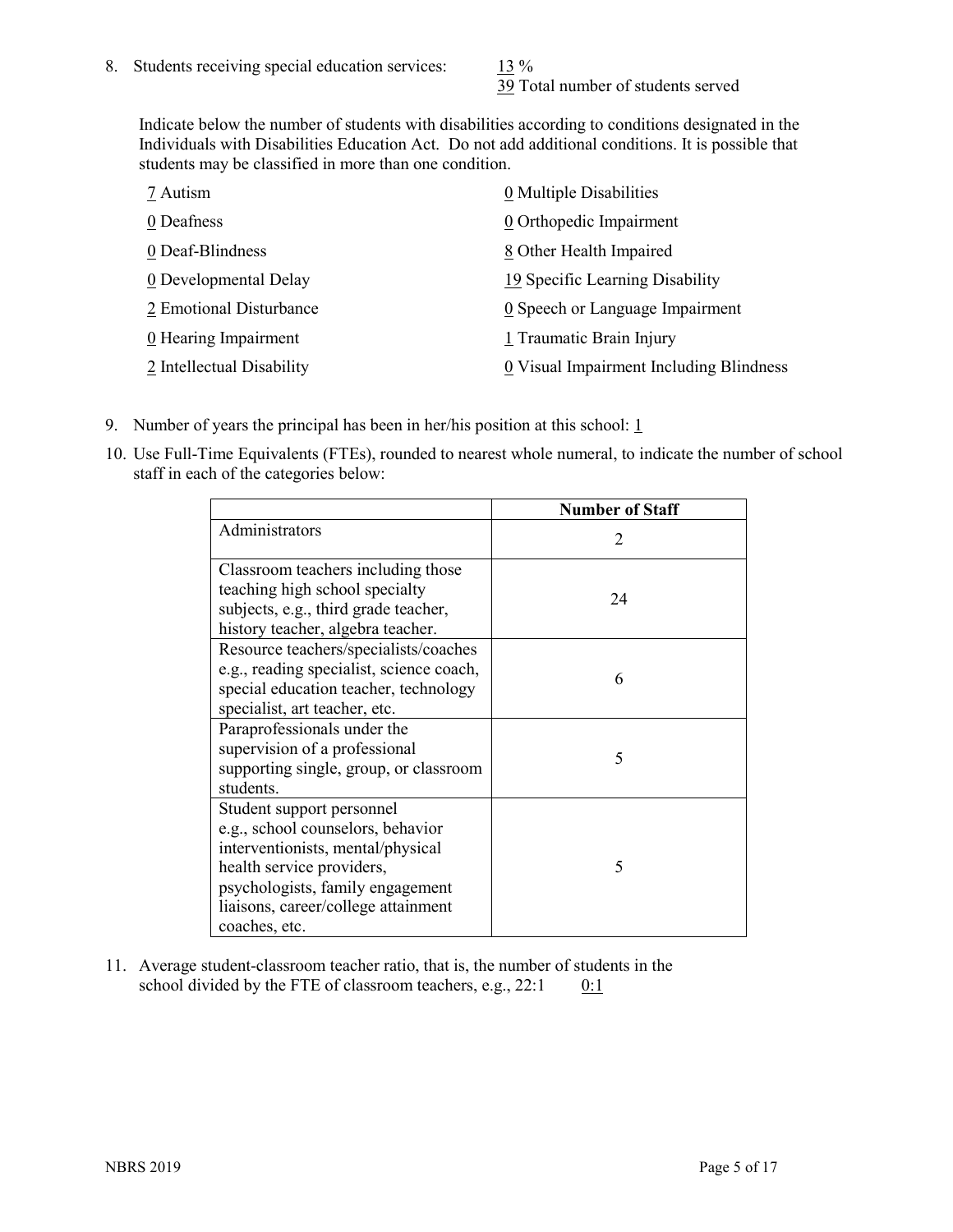12. Show daily student attendance rates. Only high schools need to supply yearly graduation rates.

| <b>Required Information</b> | 2017-2018 | 2016-2017 | 2015-2016 | 2014-2015 | 2013-2014 |
|-----------------------------|-----------|-----------|-----------|-----------|-----------|
| Daily student attendance    | 93%       | 91%       | 91%       | 91%       | 91%       |
| High school graduation rate | $00\%$    | $00\%$    | $00\%$    | l 00%     | 98%       |

#### 13. **For high schools only, that is, schools ending in grade 12 or higher.**

Show percentages to indicate the post-secondary status of students who graduated in Spring 2018.

| <b>Post-Secondary Status</b>                  |     |
|-----------------------------------------------|-----|
| Graduating class size                         | 68  |
| Enrolled in a 4-year college or university    | 66% |
| Enrolled in a community college               | 14% |
| Enrolled in career/technical training program | 6%  |
| Found employment                              | 2%  |
| Joined the military or other public service   | 8%  |
| Other                                         |     |

14. Indicate whether your school has previously received a National Blue Ribbon Schools award. Yes No X

If yes, select the year in which your school received the award.

15. In a couple of sentences, provide the school's mission or vision statement.

Educate, Engage, and Empower each student to succeed in a dynamic world.

16. **For public schools only**, if the school is a magnet, charter, or choice school, explain how students are chosen to attend.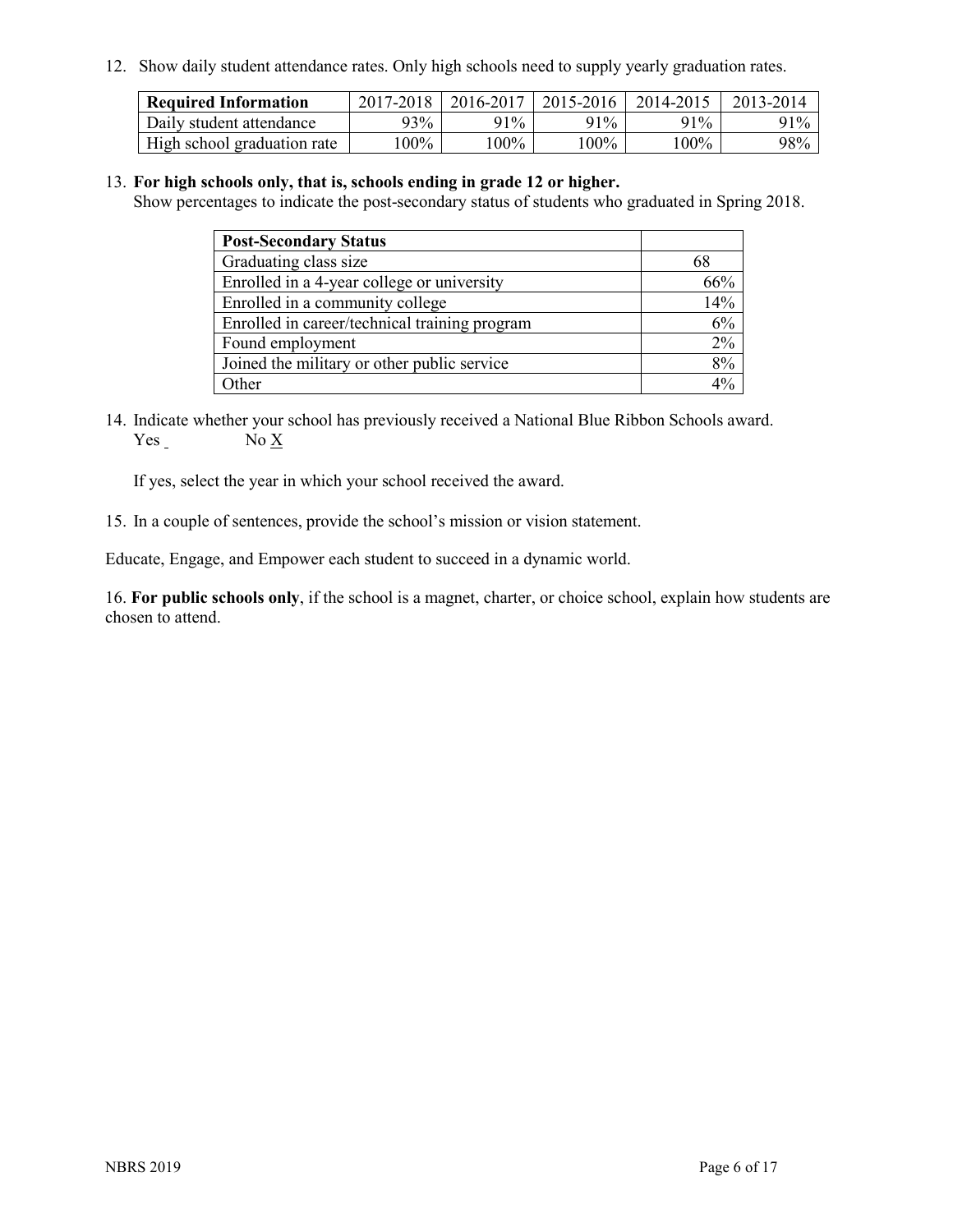# **PART III – SUMMARY**

Vicenza High School serves military connected dependents within the United States Army Garrison (USAG) Vicenza. The school and base are located in the Veneto region of northeastern Italy which is approximately 37 miles west of Venice, situated at the foot of the Dolomites. Vicenza is a thriving and cosmopolitan city with a rich history and culture. USAG Vicenza supports multiple units including the US Army Africa Headquarters, elements of the 173rd Infantry Brigade Combat Team (Airborne), the 21st Theater Sustainment Command-Italy, the 509th Signal Battalion, and other smaller units and organizations. Ultimately, students at Vicenza High school have parents that jump out of planes, deploy to Africa, or support one of those activities. Parents are 60 percent active duty military personnel and 40 percent DOD civilians and contractors. Since much of the population is Army personnel, frequently one parent is deployed for military assignments.

Vicenza High School plays an important role in providing families with a safe, supportive learning environment and high expectations for all students. The school has a diverse student population with an enrollment of just over 300 students in grades 9 through 12. These students are served by two school-level administrators, 30 teachers, four counselors, a school psychologist, five support staff and five paraprofessionals who work collaboratively to advocate for each student and maintain a rigorous and caring learning environment. Typically students spend 2 to 3 years in the Vicenza Community before parents are assigned to another duty station. Many Vicenza students attend more than six different schools before graduation, and therefore new students always find a welcoming atmosphere when they arrive.

The Department of Defense Education Activity (DoDEA) is a global school system, operating 164 accredited schools in 8 districts located in 11 foreign countries, seven states, Guam, and Puerto Rico. It was established shortly after the end of World War II, to educate the children of servicemen and women stationed in Europe and the Pacific. DoDEA is committed to the vision of providing, "Excellence in Education for Every Student, Every Day, Everywhere." VHS strives to reach this vision by providing a world-class education that prepares each student for college and/or career success in a 21st century globalized society.

Vicenza High School was established in 1954. The present two-story building which serves as the school's home was built in 1958, initially serving as a hospital. Grades K-12 were originally housed in the current high school; however, in 2008 two new buildings were constructed for Vicenza Elementary School and Vicenza Middle School. A 21st century school building is currently in the planning stages for the faculty and students of VHS. Students, teachers and community members have been an active part of the planning for this new building.

The faculty and staff of Vicenza High School believe that all students are entitled to a rigorous academic curriculum as well as a robust support network. High academic expectations, social and emotional supports as well as character-building extra curricular opportunities allow students to develop their full potential at VHS.

In the academic realm, the school offers a selection of Advance Placement and honors courses across a variety of subject areas, from STEM fields to language arts to world language. The school also boasts four career and technical pathways in addition to a wide selection of fine arts courses. Students are challenged to earn advanced diplomas according to their interests and talents. Programs also exist to academically support students at all levels. The school's Student Support Team (SST) monitors grades, behavior and attendance on a weekly basis to flag at-risk students. Follow up support for these students is then provided using a tiered intervention model. VHS also works to ensure that high achieving students are being challenged through differentiation and extension activities. The school's gifted and talented coordinator works with teachers to provide instructional strategies to support these students. The AVID program provides support for students that show great potential but are underachieving. After school tutoring is also available from both teachers and volunteers from various honor societies.

VHS also offers a variety of programs to support students socially, physically, emotionally, and culturally.

NBRS 2019 19DD102PU Page 7 of 17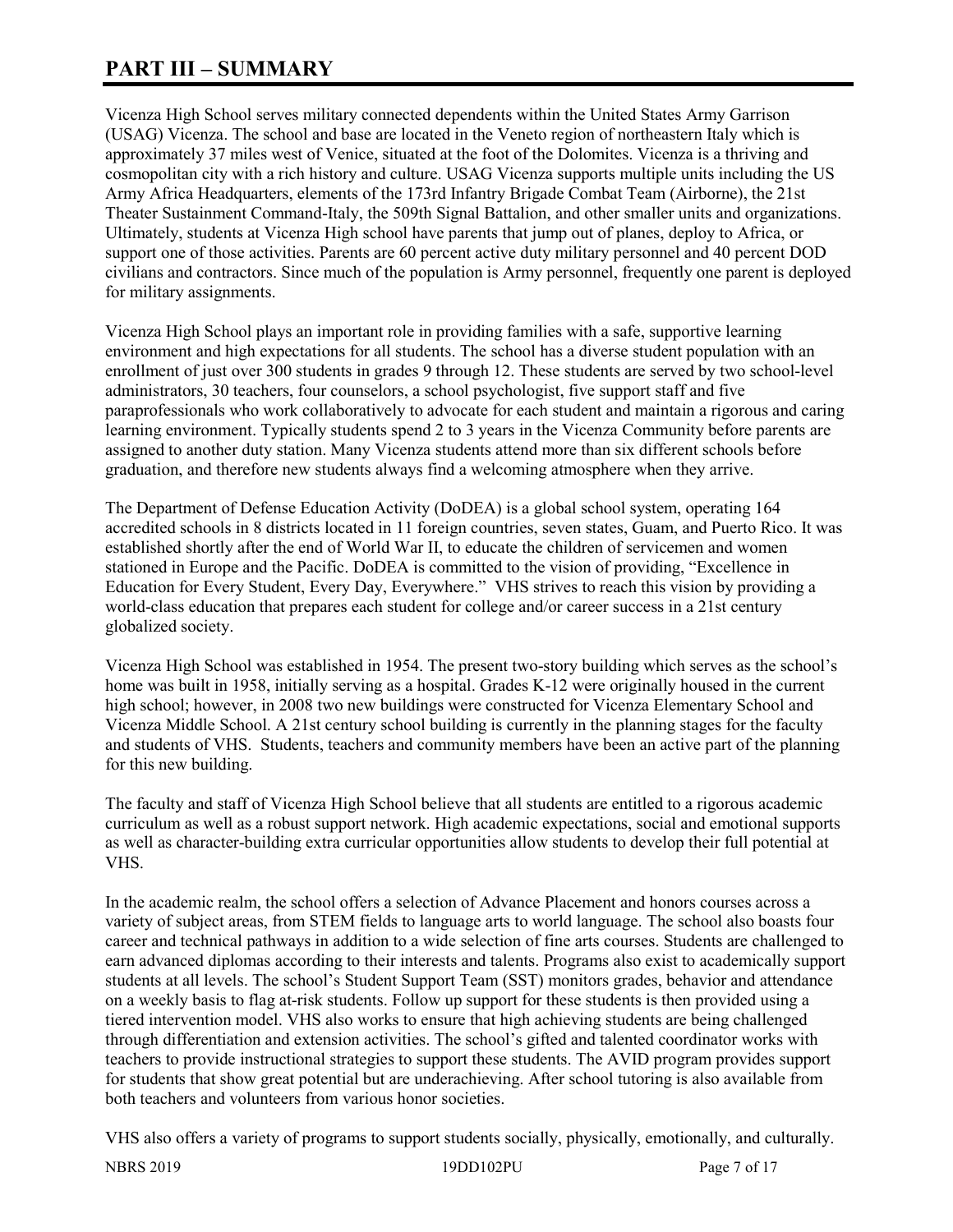The strategy of cultivating a small, safe environment where each individual is acknowledged and cared for sits at the heart of VHS. The faculty strives to ensure that each student is active within the school and has at least one adult advocate whether it be through a classroom teacher, activity club sponsor, or coach. Additionally, all students at VHS have access to four full-time counselors, a school psychologist, and full time registered nurse. Teachers sponsor a diverse selection of athletics, clubs, and organizations for students: varsity athletics, honor societies, robotics clubs, gay / straight alliance, and drum corp are a small sampling of offerings that exemplify the diverse choices for all students. Another student-run program is the Student-2-Student organization that both welcomes new students and connects our American students to the Italian culture. This organization also provides leadership and ambassadorial roles for veteran students.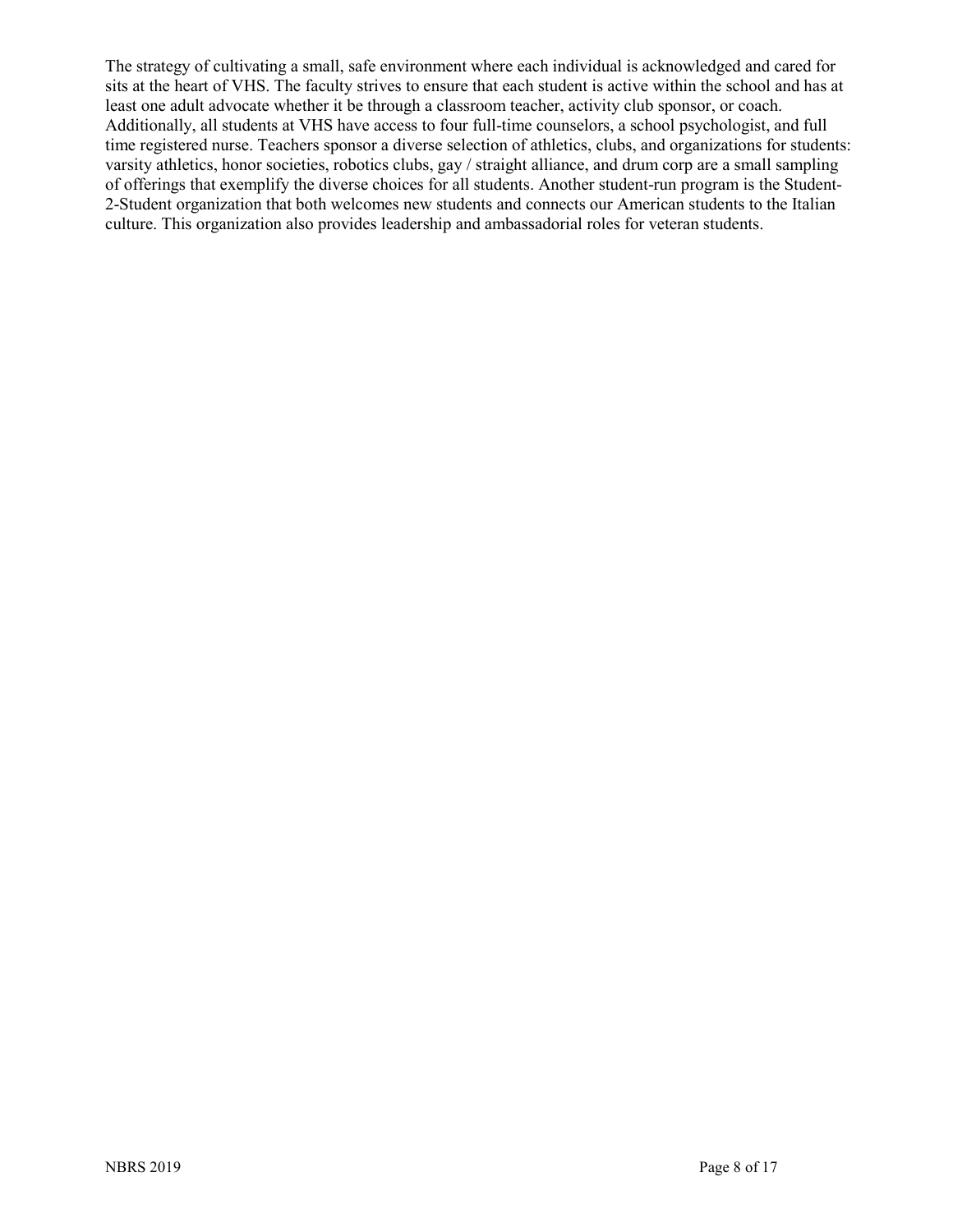# **1. Core Curriculum:**

# **1a. Reading/English language arts:**

DoDEA's College and Career Ready Literacy Standards for English Language Arts are divided into four categories: reading, writing, speaking and listening, and language. These support DoDEA's three instructional shifts for literacy: regular practice with complex texts and its academic language; reading, writing and speaking grounded in evidence from texts, both literature and informational; and building knowledge through content-rich nonfiction. Together these standards and shifts drive instruction in English classrooms at VHS.

Professional development focuses on gaining a deep understanding of the standards, exploring the model units and curriculum, and teaching strategies for the implementation of these new standards. In addition, teachers work in Professional Learning Communities (PLC) to improve classroom practices and share student work to determine if students are reaching the standards. Teachers use the following instructional approaches when addressing the standards within the classroom: argument and debate, evidence-based argument, inquiry-based instruction, vertical team planning, common rubrics, student-teacher reading conferences, the writing process, centers and station rotations, and Socratic seminars.

VHS English teachers utilize both formative and summative assessments to drive instruction. Teachers routinely collect and analyze data to inform instructional practices related to meeting standards. Students chart progress on responses to critical reading passages in order to identify strengths and weaknesses in mastery of standards. Across grade levels students are engaged in the writing process, including multiple opportunities for revision following directed feedback from both peers and teachers. The Scholastic Reading Inventory (SRI) assessment also assists teachers in tracking student reading progress and in helping students make informed decisions when selecting independent texts.Those same SRI scores also aid teachers in differentiating reading material for students. Results of systemwide summative assessments like the PSAT allow teachers to identify students who might excel in advanced courses as well as those who could benefit from extra help offered in the remedial reading elective course.

#### **1b. Mathematics:**

VHS follows a standards-based instructional approach that is aligned to DoDEA's College and Career Ready Math Standards. All math courses address these rigorous standards through a balance of conceptual understanding, procedural fluency, and application of mathematical concepts. This balance promotes learning beyond rote memorization of formulas, and strives to create mathematically literate students. In addition to the content standards, eight "Standards of Mathematical Practice" run vertically through all grade levels. These Math Practices help students focus on how to learn, discuss and explain mathematics.

Since 2016, professional development has focused on NCTM's book, Principles to Action: Ensuring Mathematical Success for All. This text addresses eight, "Mathematics Teaching Practices" that are necessary for students to learn mathematics. These include establishing clear learning goals, implementing tasks to promote reasoning/problem solving, using multiple representations, facilitating discourse, posing purposeful questions, building fluency through conceptual understanding, supporting productive struggle, and eliciting evidence of student thinking. The integration of these teaching practices, along with a common belief in the importance of differentiated instruction, have been critical in the success of our math teachers and students.

Formative assessments in each math course are used to inform daily instruction and unit planning. The math PLCs are currently studying Standards Based Assessment and Differentiation in an effort to better identify and meet the needs of students in need of intervention or extension. Summative data is used to inform program level decisions and also identify students for specific courses. PSAT data is used to recruit students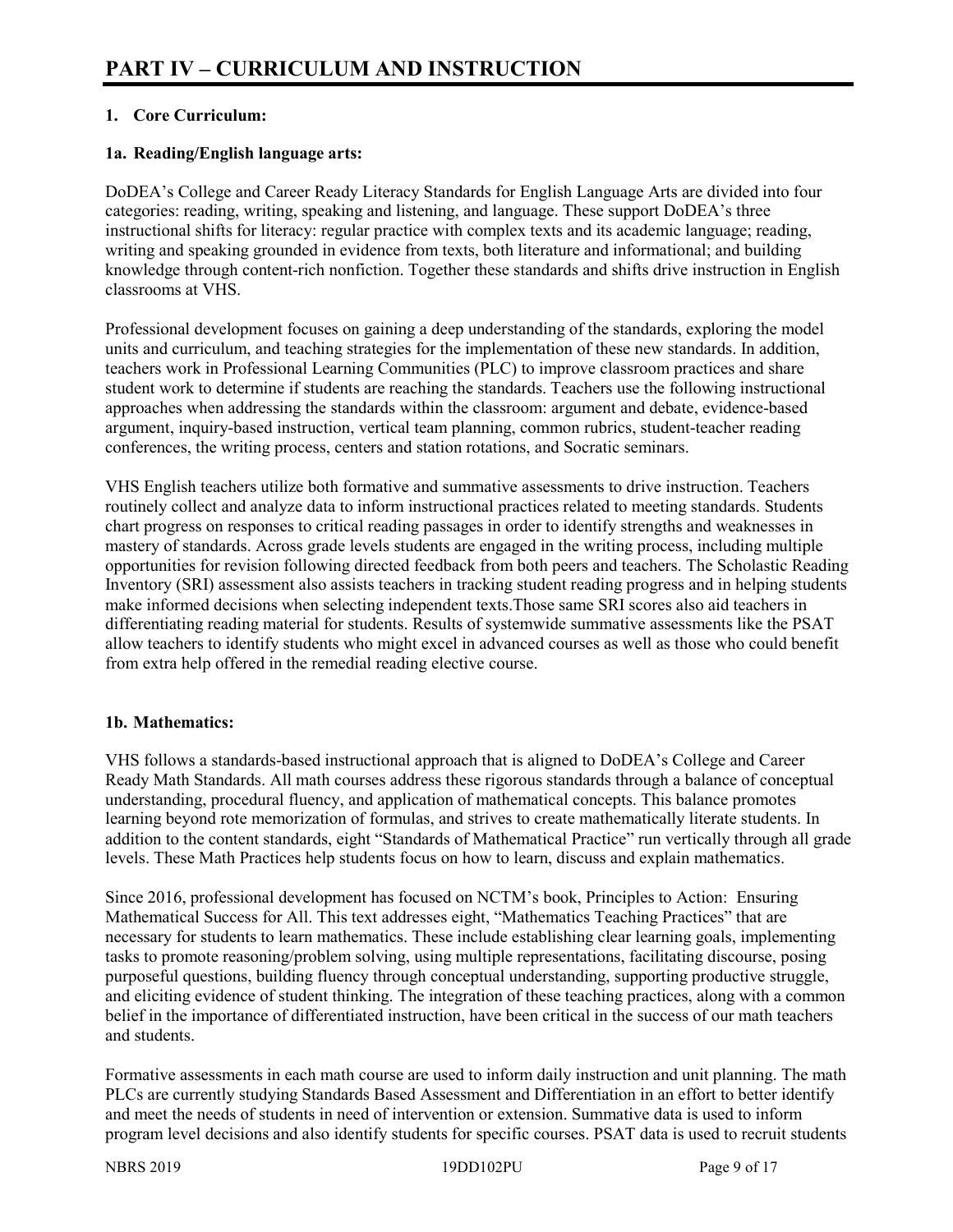for AP Statistics and Calculus, and identify students in need of additional support to meet college readiness benchmarks. Systemwide, end-of-course assessments are also used to identify students for Math Lab courses. These courses are taught in conjunction with Algebra I, Geometry and Algebra II, and help students with current content, as well as foundation skill.

## **1c. Science:**

Inquiry-based instruction is at the heart of science teaching and learning at Vicenza High School. All science classes include a minimum of 20 percent lab time. These labs provide students an opportunity to learn domain specific standards in each course, while also gaining an understanding of the processes involved in scientific research. VHS has also taken great strides to include literacy into all science courses. Since 2016, the Science Department has participated in quarterly professional development focused on strategies for reading, writing and speaking, and listening. In the upcoming school year, the science department will transition to the Next Generation Science Standards (NGSS). Professional development is currently aimed at preparing for these new standards while still integrating the literacy standards and strategies that have been working so well.

With the adoption of the NGSS, VHS will require all students to take Biology, Chemistry and Physics for graduation. The Science Department has been preparing for this change by working on strategies for differentiated instruction. This focus on differentiation has not only helped scaffold instruction for lower achieving students, but also provided extension and enrichment activities for upper level students. Another instructional approach that has been adopted throughout the science department is inquiry-based instruction. Experiments provide students the opportunity to discover content that is then reinforced and extended through classroom discourse and explicit instruction. The integration of technology is evident in these labs, as students regularly utilize the Vernier probeware to collect and analyze data.

Summative literacy data for the school is used to inform professional development in reading and writing across the curriculum. Additionally, individual student SRI scores are used to identify students that need support with complex nonfiction text. Regular use of formative assessment helps to inform daily instruction and unit planning. Professional development has also been provided on how formative assessments can be used to differentiate in the science classroom.

# **1d. Social studies/history/civic learning and engagement**

DODEA's College and Career Ready Standards were adopted to raise expectations for students and to support and three shifts in content literacy. Professional development over the last two years focused on the implementation of these shifts through a variety of instructional activities. The Social Studies Department strives to implement the standards through increased rigor and development of essential reading, analytical, and writing skills within the content area.

VHS uses a variety of instructional approaches to meet content and literacy standards. Inquiry-based Learning allows students to engage with a variety of historical documents and data to answer complex historical questions. Data-based essay questions allow students to engage in critical thinking through the analysis of historical documents. Students are challenged to make deeper civic connections in their essays by offering counterpoints, extending their arguments beyond the documents, and making comparisons to current events. Scaffolding strategies allow students to activate prior knowledge and build upon it. Some scaffolding activities used are fish bowl, K-W-L, pre-teaching of vocabulary, and Pause-Ask-Pause-Review. Schoolwide AVID strategies like Philosophical Chairs and Socratic Seminar allow students the opportunity to develop their speaking and listening skills, as well as improve their capacity to build arguments and support them with evidence.

NBRS 2019 Page 10 of 17 Both formative and summative assessment data help inform instruction. Formative assessments in each course are used on a regular basis to determine student mastery and assist in lesson and unit planning. Common rubrics are used to assess writing and provide feedback to students. Student SRI scores are used to select appropriate texts and ensure that all students are able to engage in the content. AP practice exams are given throughout the year to evaluate student progress and inform instruction. Summative data such as the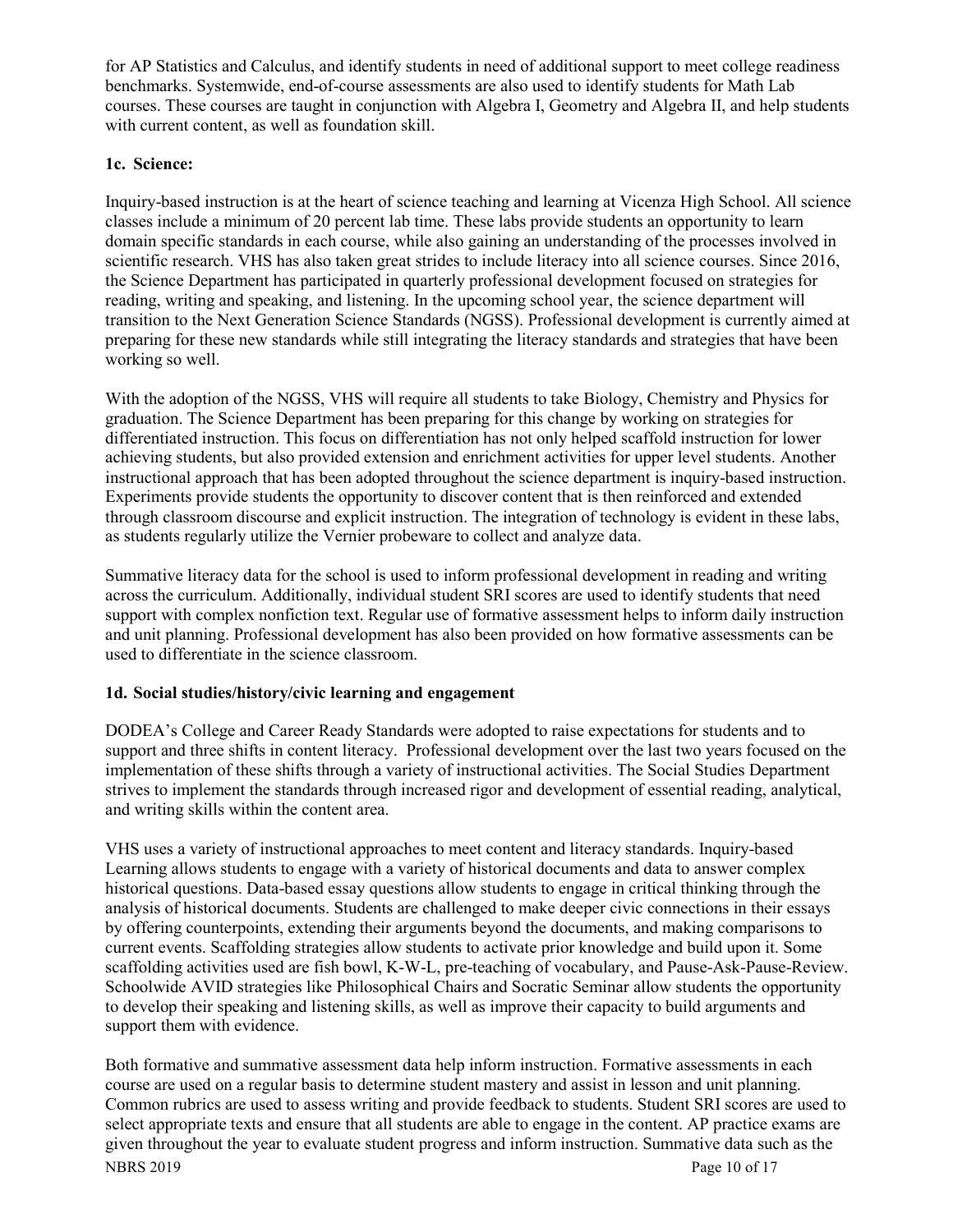PSAT is used to recruit students for AP World History, AP US History, AP Government, and AP Comparative Politics.

## **1e. For secondary schools:**

DoDEA has adopted a set of clear educational standards for students across all subject areas. These College and Career Ready standards establish clear, consistent goals with the purpose of empowering students to be prepared upon graduation. In addition, VHS offers four Career and Technical Education Pathway choices for students: National Security (JROTC); Video Communications; Digital Design and Communication; Teaching as a Profession. Students are prepared for Adobe certification exams. Students can also elect to participate in the Career Work Experience program where they gain work experiences with agencies on the military post such as the Public Affairs Office, Child Development Center, and library.

# **1f. For schools that offer preschool for three- and four-year old students:**

#### **2. Other Curriculum Areas:**

The fine arts programs use standards-based lesson planning which is implemented through the Understanding by Design learning model. Students are challenged to engage in higher order thinking through peer critiques and group critiques when examining artistic pieces and performances produced by the class. Approximately 35 percent of the student body is enrolled in a fine arts course each year. The arts help support other curricular areas by using strategies that have been adopted throughout the school. Some examples include using the top hat graphic organizer to compare and contrast and reading for meaning, and using Socratic seminars to examine articles and news about art and artists.

Students at VHS also have opportunities to participate in European Fine Arts programs. Choir and band performances bring together students from schools across the continent with opportunities to find success in both small and large ensembles. Similar programs bring visual arts and drama students together to work with professional artists and actors.

The Physical Education Department plans standards-based lessons using the Understanding by Design model. The PE department consistently collaborates with other departments to engage students in various problem solving activities. Reading and writing is supported through learning new vocabulary in conjunction with each unit, reading for meaning, as well as regular practice with the text. Approximately 50 percent of the student body is enrolled in a PE course each year. Students are challenged to create arguments and justify them with evidence from their texts. Students also set goals for each new unit and track their own progress and skill acquisition. Students take part in "30 Second Expert" activity to hone their speaking and listening skills.

Courses offered in the VHS World Language and Culture program are guided by the College and Career Ready Standards for World Languages. VHS offers Spanish and Italian as world languages, both with five levels of courses. Students acquire knowledge and language skills through immersion: world language teachers strive to hold classes in the target language over 90 percent of the class period. Approximately 50 percent of the student body is enrolled in a world language course each year. Students in world language classes also participate in exchange programs with several local Italian high schools. All students in the school engage in study trips that optimize the rich culture and heritage of Italy.

VHS supports students' acquisition of skills and knowledge by providing the equitable physical and intellectual access to the resources and tools required for learning in a safe environment. VHS boasts a rich collection of print and digital resources for students and teachers, from current young adult fiction and nonfiction aligned to curriculum standards to online databases and e-books. The information specialist collaborates with classroom teachers with a focus on essential learning skills need for the 21st century and maintains a website of resources in order to facilitate easy access for students and teachers.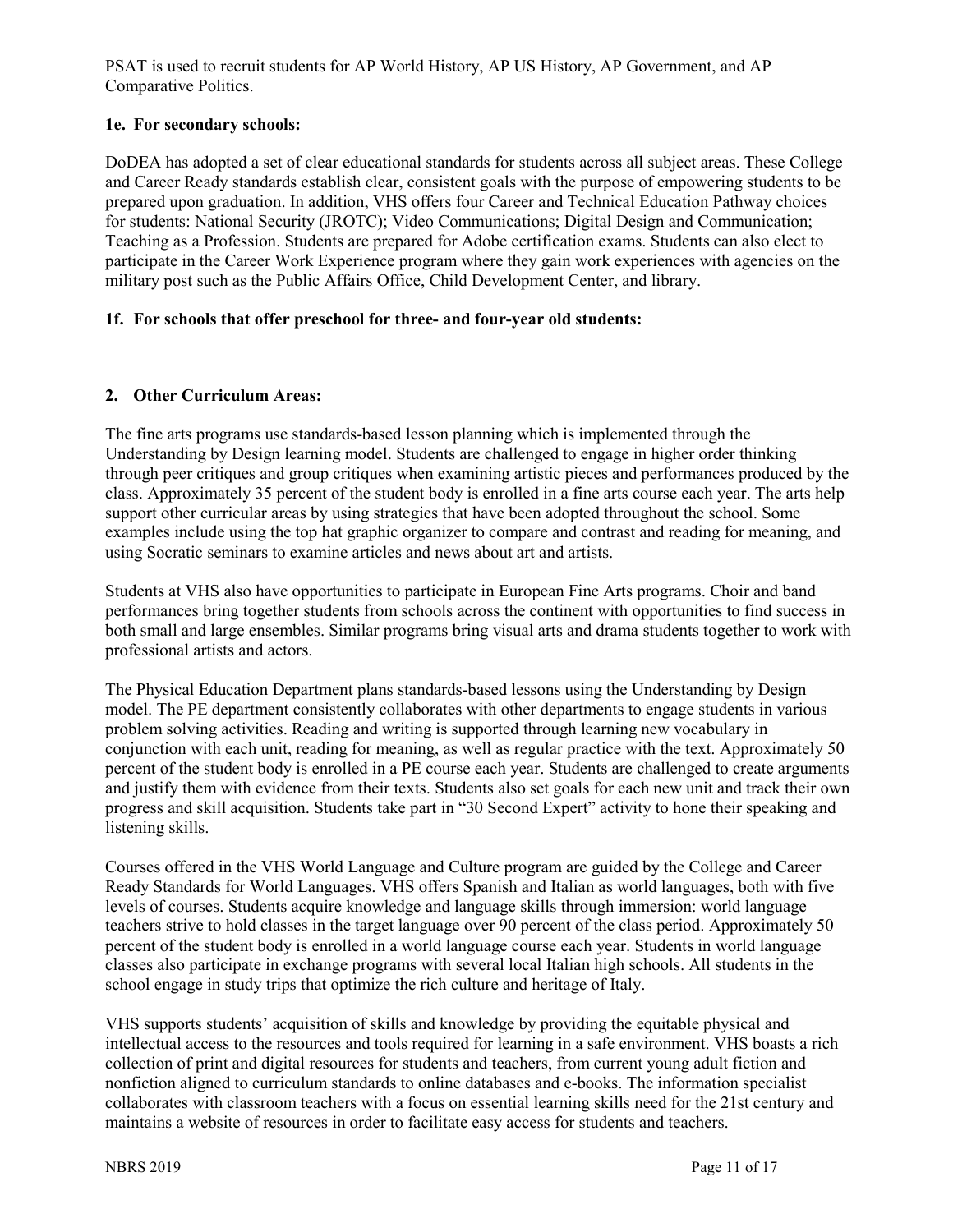In the Career and Technical Education (CTE) Pathway courses, students acquire a vast array of technical skills and soft skills that are vital to everyday workplace environments. In the Video Communications Pathway, students are introduced to the concepts and equipment related to video production. Through a hands-on, project-oriented approach, students apply knowledge to filming, editing and production, lighting, audio, computer graphics, and effects to communicate effectively using the video communication medium.In the Digital Design and Communication Pathway, students learn to create, design, and produce interactive multimedia products and services. The CTE Department also includes courses in International Business and Personal Finance, both which promote the development of 21st century skills. All students at VHS are engaged in one of these courses for at least three semesters. Some students elect to focus on a particular pathway and earn a distinction related to the pathway upon graduation.

The Army Junior Reserve Officer Training Corps (JROTC) program is open to high school students of all grade levels and is also considered a CTE Pathway: The National Security Pathway. The program currently includes around 80 students. JROTC teaches students character education, academic achievement, physical fitness, leadership, and diversity. JROTC cadets gain these skills through a clearly defined curriculum that is taught by two full time JROTC instructors at VHS.

#### **3. Special Populations:**

Vicenza High School students with a variety of needs have the benefit of extensive support resources. Students considered academically at risk are identified and monitored by the Student Support Team (SST) and/or Case Study Committee Team (CSC) on a weekly basis. Students have access to homework help and tutoring three times a week. Further intervention is available in the form of general education lab classes for math and reading. Students in need of medically-related accommodations are served through a 504 plan which is overseen by the school psychologist.

There are currently 39 students, or approximately 13 percent of the school population, who have an active Individualized Education Plan (IEP). Within the Special Education Department, student needs are met through a variety of avenues to match their specific learning profiles. VHS has four co-taught classes in grades 9 and 10 where students benefit from supported inclusion with two teachers of rigor, one of whom is a special education service provider. Five full-time paraprofessionals further support least restrictive placements of our students in the general education classrooms. For students with more extensive deficits, math, English, Learning Strategies, and Daily Living classes are offered in a resource or self-contained classroom. The moderate-severe teacher has developed a robust life skills and transition program through community partnerships which allow these students to have valuable, real-world learning experiences. Additionally, students with identified medical, language, and/or learning needs are provided with systemwide and general accommodations for assessment. This included access to a variety of assistive technologies, environmental modifications, and translation supports.

The diverse school population includes students with a second language influence at home. These students are enrolled in the English for Speakers of Other Languages (ESOL) program in order to receive support services of a qualified ESOL teacher. The ESOL site team meets quarterly to review the progress and needs of the identified students. The goal for students is acquisition of the English language and American culture while also honoring their first language and culture.

For students scoring above grade level, the school provides a robust selection of AP and honors courses. Additionally, the school has a gifted and talented coordinator who works to help teachers differentiate all classes and provide meaningful extension opportunities for more advanced students. The coordinator also monitors students that have been identified as gifted and talented.

Three achievement gaps have been identified in summative school data. Currently, the school is working to close those achievement gaps by targeting students for support opportunities and interventions. Summative test results are used to identify students for remedial math and reading lab courses. Focus Seminar classes meet three times per week and provide structured academic support for struggling students during the school day. AVID is another schoolwide program that identifies underachieving students and helps to support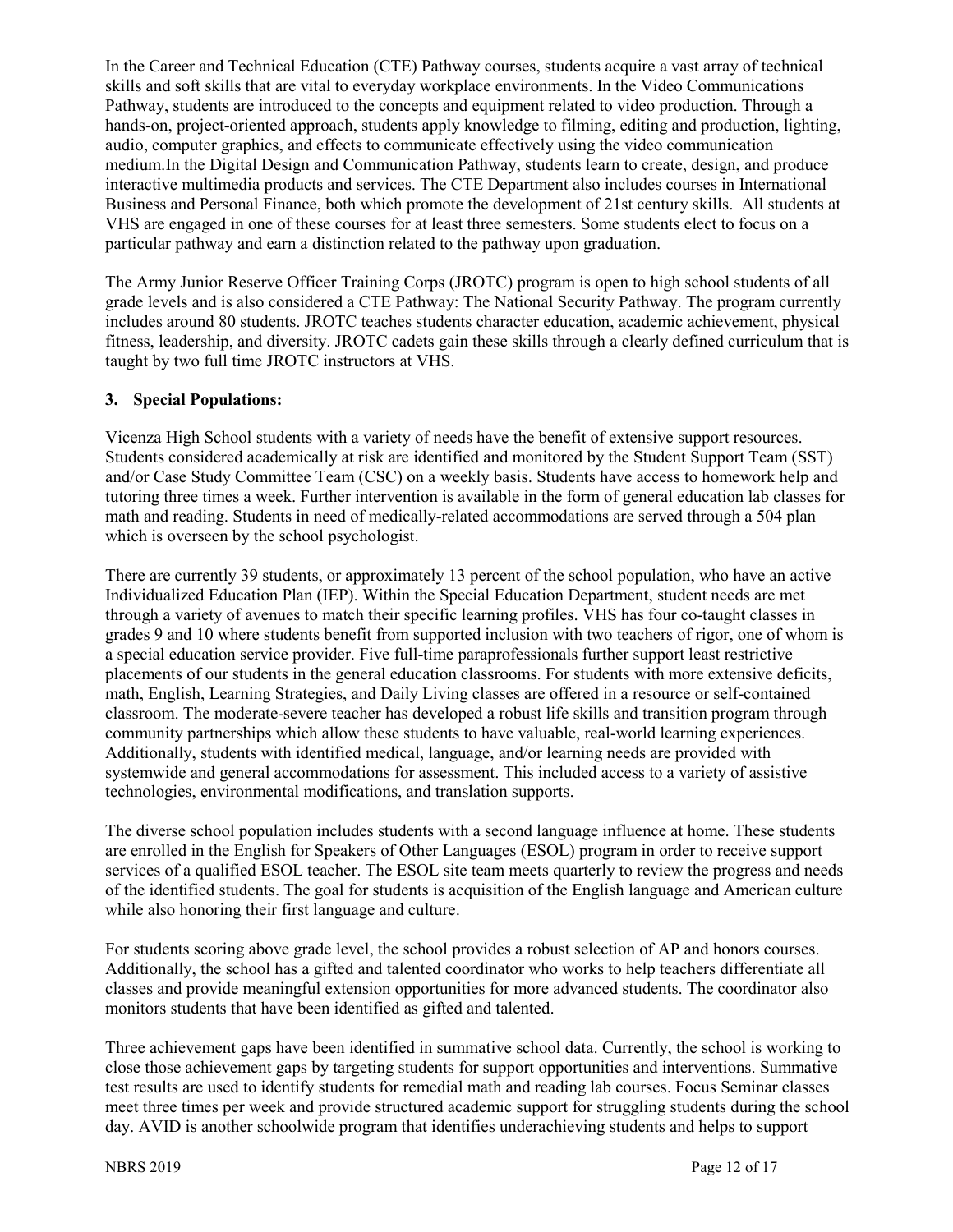learning through organization and motivation. In addition to these support classes, Professional Learning Communities identify specific strategies to support struggling students.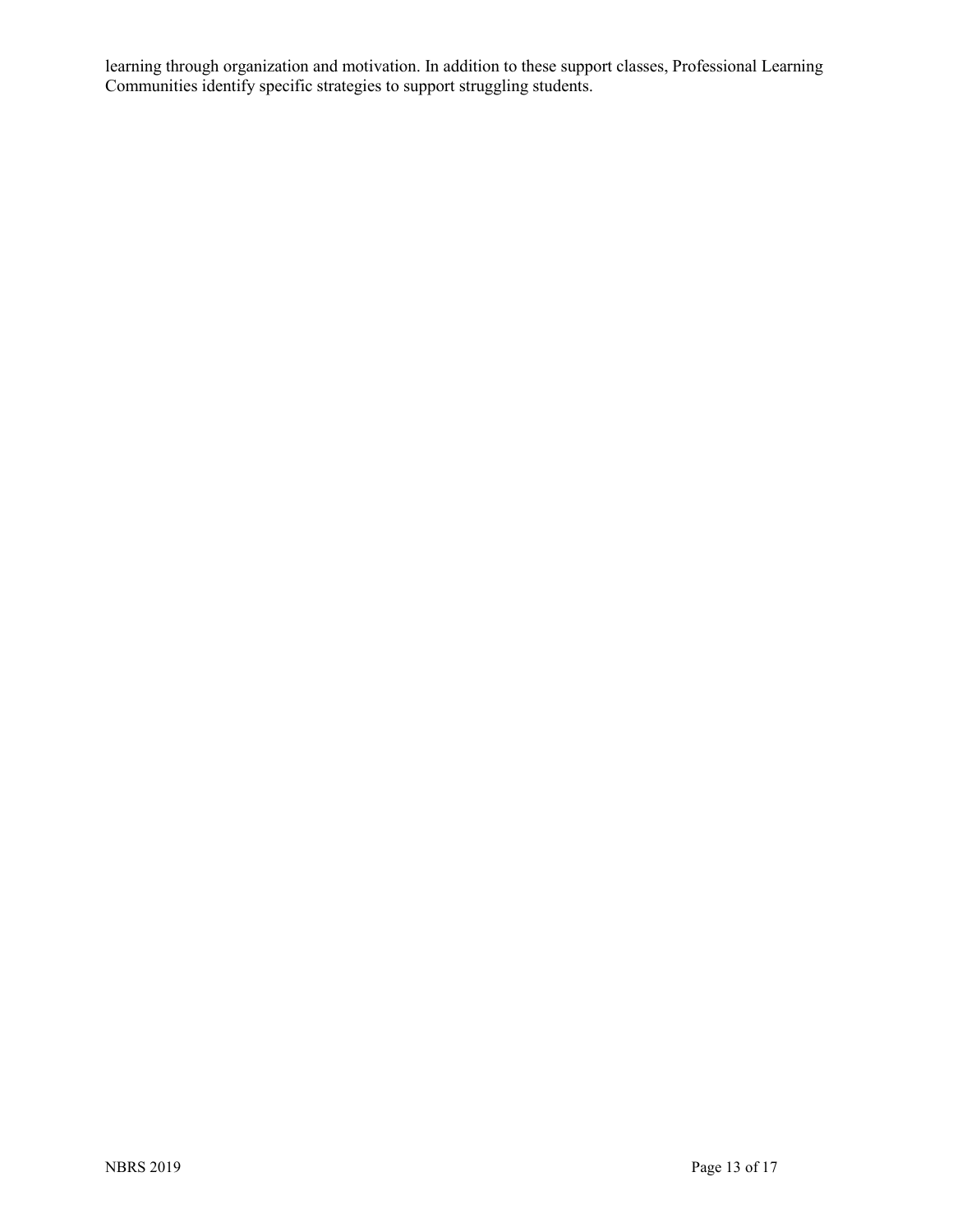### **1. School Climate/Culture:**

The positive school culture and climate stands as a strength of VHS. While this is an important element of any high school, the unique mission of supporting military-connected students will living overseas intensifies this need at VHS. The school is truly at the heart of the lives of the students. As a result, the faculty places great importance on meeting the needs of the students beyond the obvious mission of academic excellence; the social and emotional growth of students are equally important. The faculty of VHS feels valued and empowered as teachers, leaders, and mentors.

Within the school day, VHS provides a seminar period where students forge connections and receive additional support from teachers. Seminar teachers monitor student progress across disciplines and work closely with seminar students to ensure their academic success. Underperforming students are identified and placed in special focus seminars, generally with a 1 to 6 student to teacher ratio, and receive targeted assistance. After-school tutoring is offered to students both by certified teachers and peers who are members of the honor societies.

The team of freshman teachers developed a Freshman Academy to help students transition from middle school. This team collaborates weekly regarding the academic and social-emotional concerns of individual students and grade-level events. Group conferences are also held with parents and students several times throughout the year. Specific initiatives implemented by this team include the obligatory planner and common classroom policies.

The VHS staff includes a host of full time counselors: Military Family Life Counselor; school psychologist; Alcohol and Substance Abuse Counselor; and 2 academic counselors. This team organizes a Wellness Day during the first quarter in order to raise awareness of mental health concerns and to inform students of available services both at VHS and in the community.

A diverse selection of extracurricular activities are offered to students. In addition to 16 varsity athletic teams, VHS offers over 20 other clubs and activities. VHS teachers share the responsibilities of supporting the students outside of the classroom. Some connect through coaching, others through arranging volunteer opportunities for students, and still others through the unique opportunities of travel with students. This year the MUN teacher took a group to Prague, the basketball coaches escorted teams to Bahrain, the FBLA sponsors spent a week in the Bavarian Alps with club members, the Italian teacher arranged a study trip to Milan and the school psychologist accompanied student leaders to Wiesbaden.

#### **2. Engaging Families and Community:**

The innate nature of our small American Department of Defense school situated on a military post in the heart of Northern Italy facilitates cooperation among stakeholders. Teachers and school leaders work tirelessly to ensure that families and other community members remain engaged and informed with of the school through both systemic and local measures. Community members are kept abreast of the daily activities of the school through the school website, social media sites like Facebook and Twitter, and the Principal's Message which is distributed to stakeholders via email once a week.

Parents and other community leaders lead the School Advisory Council (SAC), an elected group whose objective is to advise the principal on matters deemed important by students and parents. Also a member of the SAC, the School Liaison Officer acts as a conduit of information between the school and the local military commands. The school often partners with the local military commands, to include a military police officer who is detailed to the school on a part-time basis. VHS maintains an active PTSA and Booster Club, both which support academic and extracurricular pursuits of students. The music department hosts evening concerts. Students in the AVID program team with the Army Education Center to host a College Night. Parents are often invited into the school and the administration has an "open door" policy. Parents and community volunteers are also welcomed in the school in roles as diverse as assistant wrestling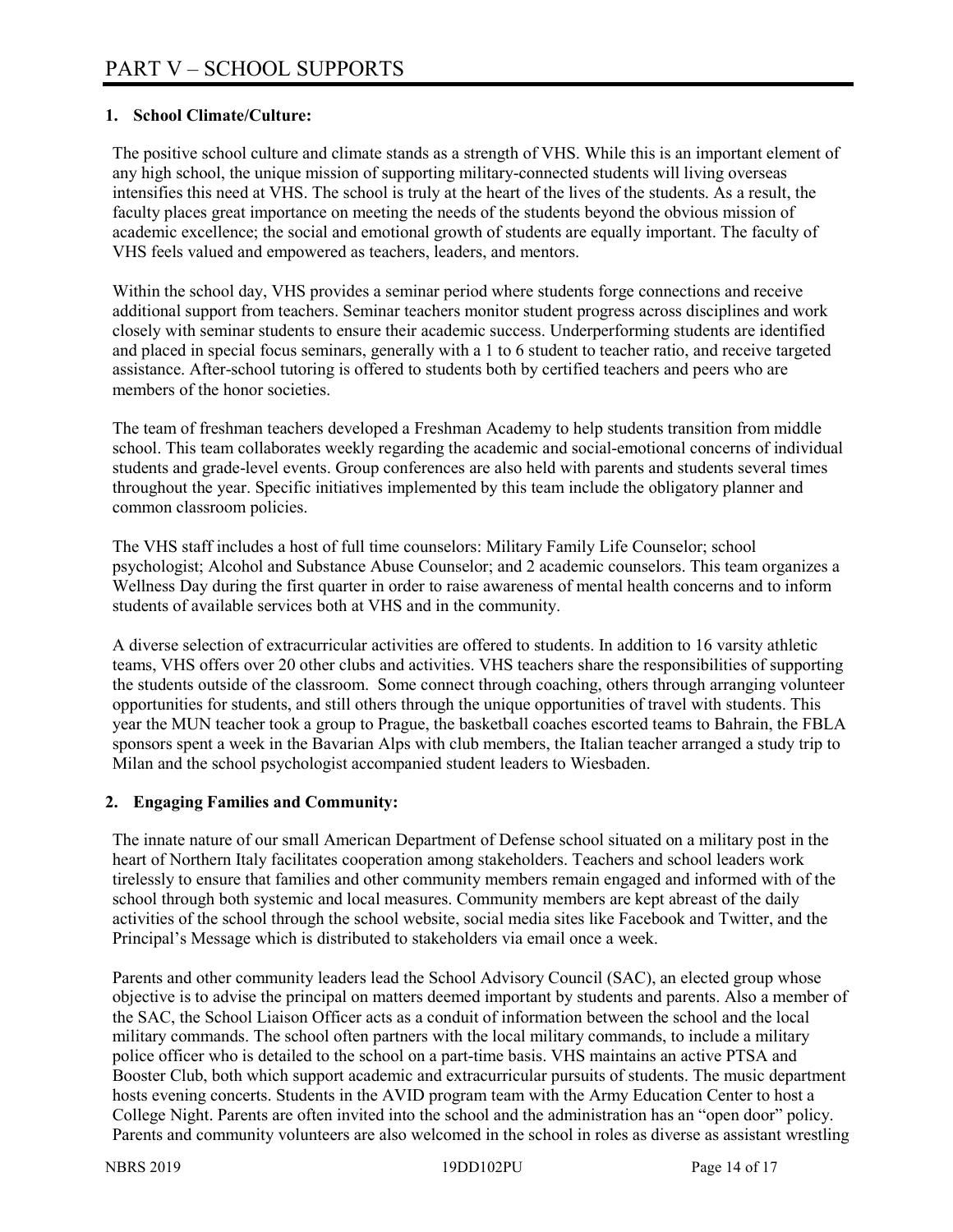coach to FBLA co-sponsor to guest speaker in the Spanish classroom. In a small, tight-knit American community overseas, these relationships are essential to the success of the school.

A Back to School night is hosted in the fall when parents have the opportunity to meet teachers, and one day each semester is dedicated to parent teacher conferences. VHS also offers a series of course selection meetings where guidance counselors host information sessions in the evenings for parent and students: AP teachers offer a similar informational evening. Student progress is communicated through the systemic online gradebook program, Gradespeed, as well as through quarterly grade reports. Schoolwide systems are in place to identify at-risk students and to communicate with their parents in an effort to effect change. Alternatively, students who excel in both the academic and athletics realms are recognized in quarterly awards assemblies, honor society induction ceremonies and award banquets. An end-of-year awards assembly is held each June. A graduation ceremony brings the community together at the end of each year in celebration of student achievements.

#### **3. Professional Development:**

Vicenza High School is part of the Europe South District, one of eight districts in the Department of Defense Education Activity (DoDEA). DoDEA contracts and develops systemwide professional development focused on domain specific academic standards. All staff at VHS attend these full day quarterly professional development sessions. The Europe South District Office helps to facilitate the quarterly professional development sessions and also works with individual schools to provide follow-up professional learning activities and site-specific support. Instructional Systems Specialists (ISSs) for all content areas are housed at the District Office in Vicenza, Italy. These ISSs work with schools, departments and teachers to provide ongoing personalized support based on assessment data. The VHS leadership team, consisting of teacher leaders and administrators, meets weekly to coordinate all professional development. The primary goal of the leadership team is to balance "macro" and "micro" professional learning in an effort to maximize the impact on student achievement. The "macro" professional development sessions from DoDEA and the District Office provide each department with in-depth information about content standards and also include domain specific teaching strategies. Research shows, however, that little implementation occurs when professional learning is done in this type of discrete isolated event. The leadership team at the school-level works to extend the learning from these "macro" events through ongoing "micro" professional learning sessions that take place on a weekly basis. These "micro" sessions occur in Professional Learning Communities (PLCs) during early release time every Thursday afternoon. The PLCs provide teachers the opportunity to collaborate on instruction with the ultimate goal of improving student achievement. Four key elements have been adopted to help coordinate all professional learning at the district and school levels: increasing rigor; collaboration/professional learning communities; the Learning Walkthrough Tool; and DoDEA Comprehensive Assessment System

A focus on increasing rigor for all students frames the purpose of professional learning at VHS. With this focus in mind, all teachers participate in PLCs with a clear understanding that collaboration can only prove useful if it impacts instruction, and in turn, student learning. The "Learning Walkthrough Tool" is a classroom observation instrument that is used to help determine what strategies are being implemented and where future professional development activities should be focused. Ultimately, the work of professional development should lead to improved student learning. The DoDEA Comprehensive Assessment System consists of the various College and Career Ready assessments that are used to evaluate student learning. Data from these formative and summative assessments informs next steps in classroom instruction and also professional development.

#### **4. School Leadership:**

NBRS 2019 Page 15 of 17 The leadership philosophy that guides Vicenza High School is one of collaboration and shared leadership and is directly related to DoDEA's Mission statement: "Educate, engage, and empower each student to succeed in a dynamic world." This belief in the mission is a commitment to the students and parents of the Vicenza Community, and it provides insight on exactly what the professional teaching community values. Every staff member is an integral part of the VHS team and contributributes to the collective goal of helping each student succeed. The principal is cognizant of the strength of each team member and has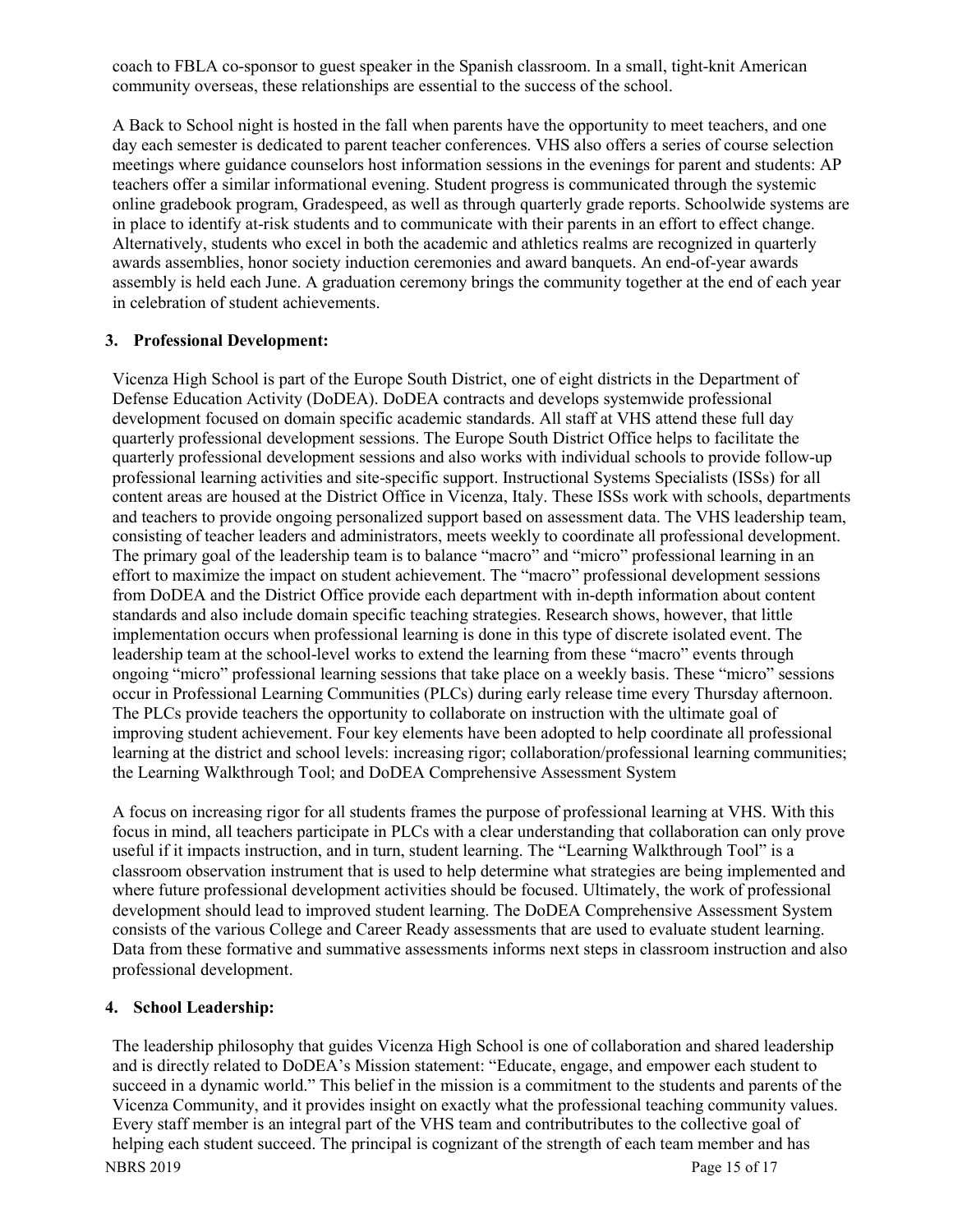worked diligently to capitalize on those strengths to build a team with this collective mission and purpose in mind.

The leadership structure at VHS consists of two administrators, one administrative resource officer (ARO) and numerous teacher leaders. The ARO works logistical matters and is shared among the high school, middle school, and elementary school. The administrators visit classrooms every week and meet weekly with the teacher leader team. This team, comprised of six teachers and administration, guide the school improvement process and school level professional development. This work includes planning the weekly PLC meetings that have become a foundational part of the school's success. Additionally, a parent-led School Advisory Committee (SAC) and Student Council help shape school level decisions. The Student Council is in place for all grades, and the leaders meet routinely with the administration.

The principal, in conjunction with the counselors, tracks a D/F list every week, meeting with every student on the list and speaking with teachers and parents on ways to provide assistance and adjustments on a caseby- case basis. The primary focus of these discussions is discovering and removing barriers that would impede or prevent success. A tiered, pyramid of interventions has been established and is in use as a programmed, standardized response to any student experiencing difficulty.

The administration is highly visible every morning as students enter school and at every lunch recess, during which the administrators have the opportunity to interact with all students to maintain positive relationships and build trust with the student body. By maintaining a high level of visibility both in the classroom and at every extracurricular and athletic event, the administrators are able to monitor and model appropriate actions taking place throughout the school that are aligned with the collective mission and purpose of DoDEA and Vicenza High School.